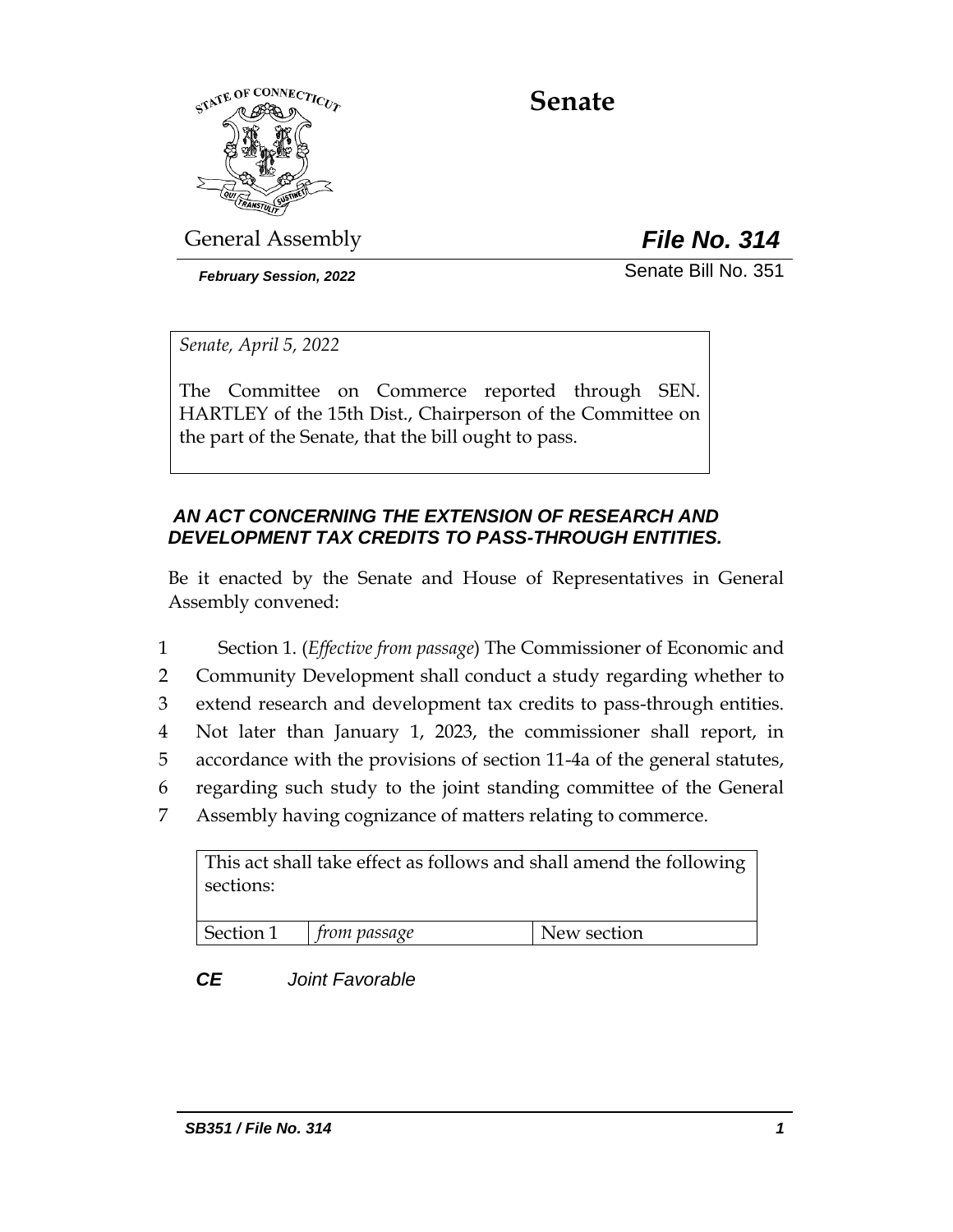*The following Fiscal Impact Statement and Bill Analysis are prepared for the benefit of the members of the General Assembly, solely for purposes of information, summarization and explanation and do not represent the intent of the General Assembly or either chamber thereof for any purpose. In general,*  fiscal impacts are based upon a variety of informational sources, including the analyst's professional *knowledge. Whenever applicable, agency data is consulted as part of the analysis, however final products do not necessarily reflect an assessment from any specific department.*

## *OFA Fiscal Note*

#### *State Impact:*

| <b>Agency Affected</b>      | <b>Fund-Effect</b> | FY 23 \$ | FY 24 \$ |
|-----------------------------|--------------------|----------|----------|
| Department of Economic $\&$ | GF - Potential     | Minimal  | None     |
| Community Development       | Cost               |          |          |
| Note: GF=General Fund       |                    |          |          |

### *Municipal Impact:* None

#### *Explanation*

The bill results in a potential minimal cost in FY 23 only by requiring the Department of Economic and Community Development (DECD) to conduct a study regarding the extension of research and development tax credits to pass-through entities. There would be a cost only to the extent that DECD would require third party consultation to assist in research for the study.

## *The Out Years*

As the report is due by January 1, 2023, the impact would be to FY 23 only.